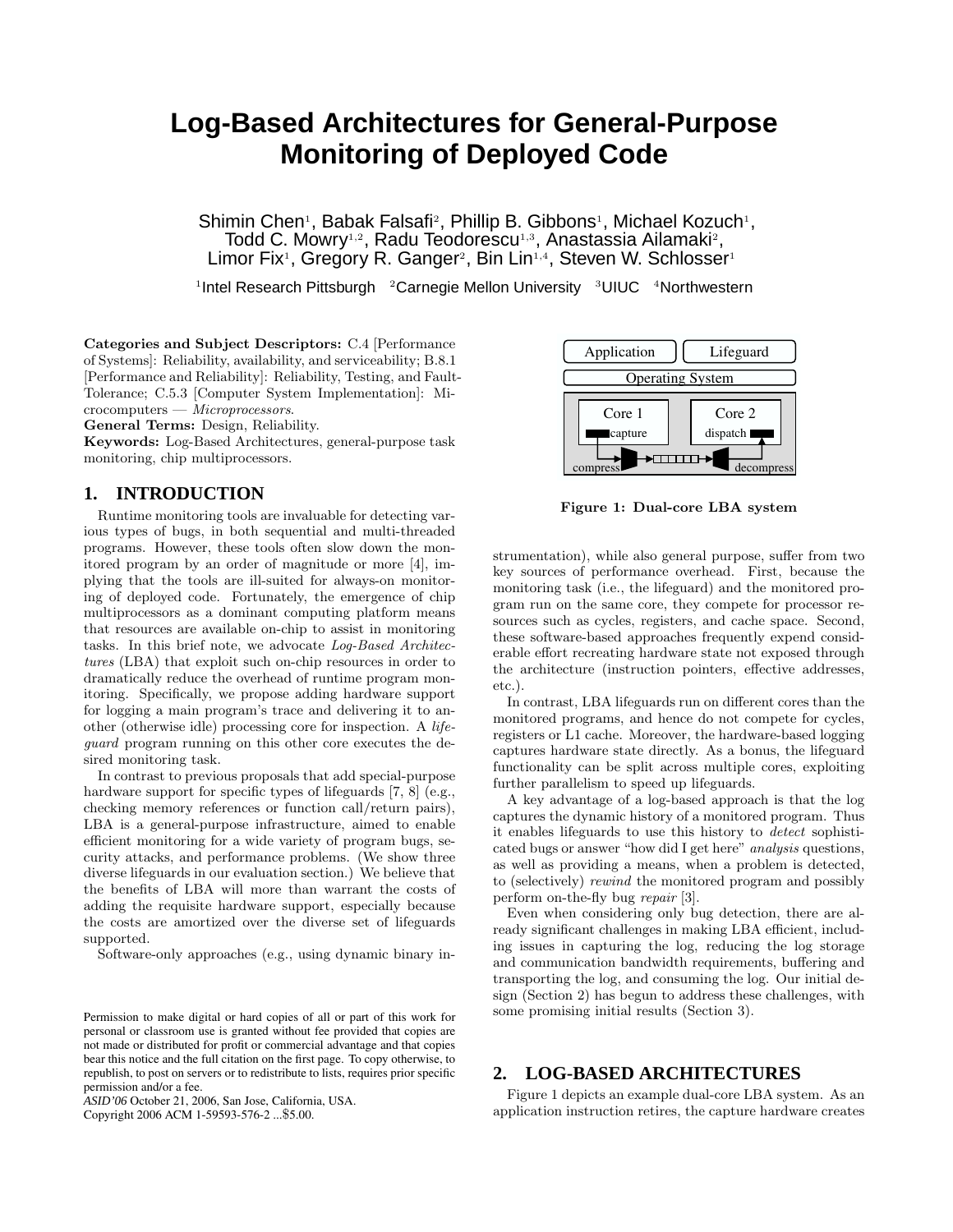

Figure 2: Execution times of LBA lifeguards (l) vs. Valgrind lifeguards (v), normalized to unmonitored execution times.

an event record that contains the instruction's (a) program counter, (b) type, (c) input and output operand identifiers, and (d) load/store memory address, if present.<sup>1</sup> Then, a hardware engine compresses the record to reduce the bandwidth pressure and buffer requirements on the log transport medium (the cache hierarchy in our design). We adapted value prediction-based compression [1] to achieve less than one byte per instruction with moderate chip area requirements.

Log record fetch is driven by the lifeguard, which is primarily organized as a collection of event handlers, each of which terminates by issuing an *nlba* (next LBA record) instruction. This operation causes the dispatch hardware to retrieve the next record from the decompression engine and execute the lifeguard handler associated with that type of event. Certain event values (such as the memory addresses of loads and stores) are simultaneously placed in the register file by the dispatch engine for ready lifeguard handler access.

To reduce overheads, the application core and the lifeguard core are not synchronized. They coordinate only through the log buffer, and hence log entry consumption at the lifeguard core typically lags behind event retirement on the application core. This enables pipeline-style processing at the lifeguard core. For example, although each nlba instruction causes a jump table lookup to retrieve the lifeguard handler address, the index can be determined very early.

While this lack of tight synchronization significantly improves performance, it also implies that there is typically a lag between the occurrence of a problem and its detection by a lifeguard. In order to contain the effects of bugs, the OS stalls each application syscall until the lifeguard finishes checking the remaining log entries that executed prior to the syscall invocation. In this way, lifeguards can prevent the propagation of errors beyond the application's process container.

#### **3. PRELIMINARY EVALUATION**

Our initial evaluation uses three diverse lifeguards: (i) ADDRCHECK [4] detects accesses to unallocated memory, double free(), and memory leaks; (ii) TAINTCHECK [5] detects security exploits by tracking the propagation of inputs, and checking if they eventually modify jump target addresses or other critical data; and (iii) LOCKSET [6] detects possible data races in multithreaded programs using the LockSet algorithm.

We ran the standard Fedora Core 2 and Valgrind 2.2.0 on Simics 2.2.14. Valgrind is a popular software-only approach that uses dynamic binary instrumentation to augment the monitored program with the desired lifeguard functionality [4]. We model single-CPI in-order cores with 16KB private split L1 caches and a 512KB shared L2 cache. For LBA support, we developed a trace generation tool to produce log record traces from applications, and a Simics extension module to read the log traces and perform event-driven lifeguard executions. We selected seven single-threaded benchmarks and two multi-threaded benchmarks, all of which were run to completion. On average, a benchmark executes 209 million x86 instructions, of which 51% are memory references. (See [2] for more details.)

In Figure 2, the Y-axis can be regarded as the slowdown of the monitoring approaches compared to normal (unmonitored) executions. We see that Valgrind lifeguards incur 10-85X slowdowns, which is consistent with the slowdowns reported in [4, 5]. Compared to Valgrind lifeguards, LBA lifeguards are 4-19X faster.

However, the overall LBA lifeguard slowdowns are still significant: on average,  $3.9X$  slowdowns for ADDRCHECK, 4.8X slowdowns for TaintCheck, and 9.7X slowdowns for LOCKSET. We are working on a variety of techniques to further reduce this overhead, including parallelizing lifeguards and employing filtering techniques (e.g., address-range based filtering).

## **4. RELATED WORK**

Our work contrasts with projects involving off-line reconstruction such as Flight Data Recorder [9] and BugNet [3] in that our goal of constant monitoring requires continuous consumption of the execution log. The work that is closest to ours in terms of its motivation is iWatcher [10], which invokes monitoring code in response to accesses to certain ranges of memory addresses. LBA differs in that it supports tracking data flow through all instructions—a crucial attribute for certain lifeguards such as TaintCheck. Other work [7, 8] uses dual-core processors to do dynamic checking only for specific lifeguards.

## **5. REFERENCES**

[1] M. Burtscher. VPC3: A fast and effective

 $1$ Additional fields would be needed to enable rewind.